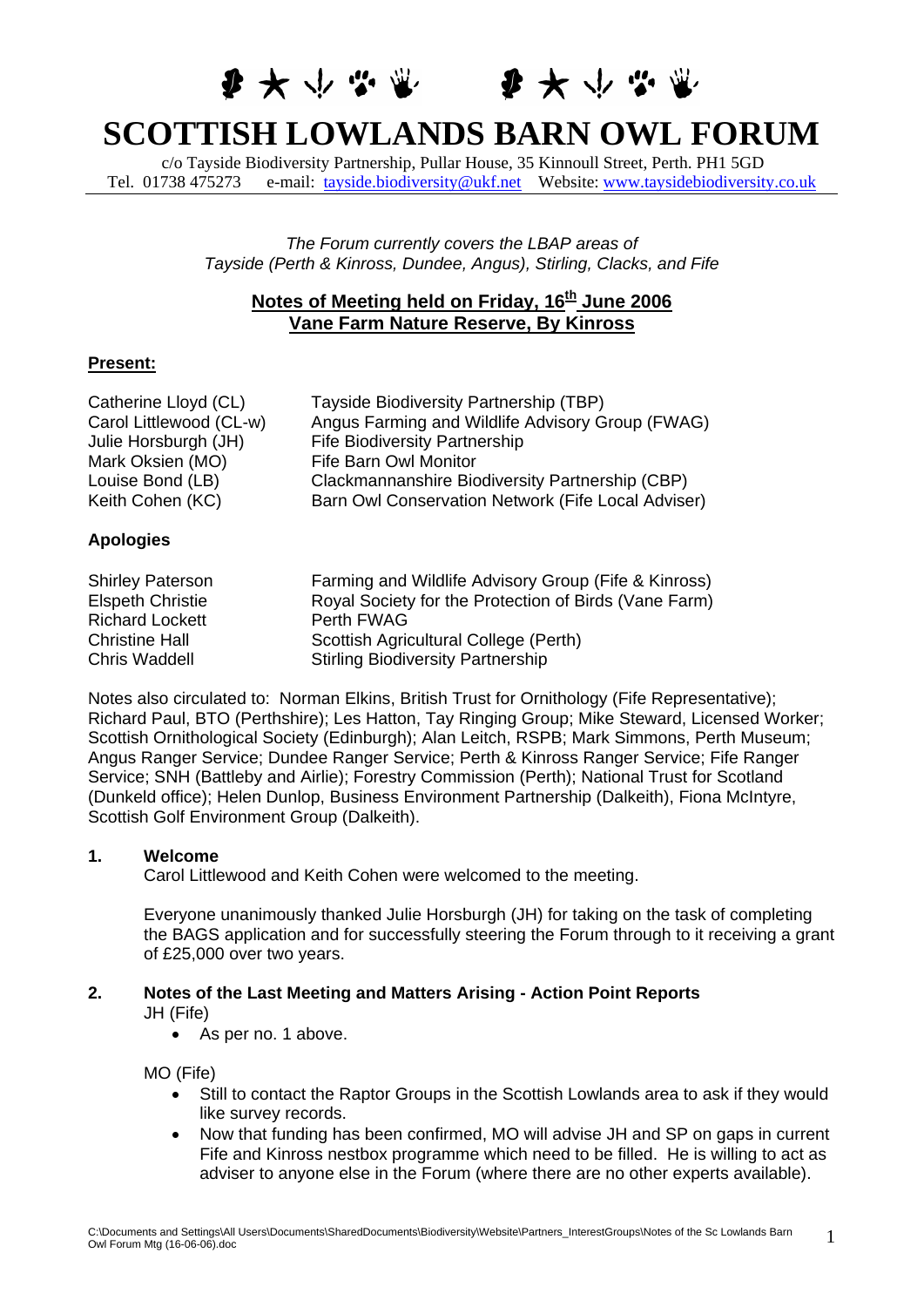EC (Kinross-shire)

• Still to liaise with all Forum members in the proposed RSPB project area.

SP (Fife and Kinross)

In SP's absence, Carol Littlewood (CL-w) brought a FWAG Landwise report to show Forum members – the proposed template for a Barn Owl Management Advice Note will be along these lines. Both FWAG and SAC will use this template throughout the Forum area.

CL-w (Angus) said she would check with Alan Leitch, RSPB, how far his licence extends.

LB (Clacks)

- Liaise with Mike Steward regarding licence.
- LB passed over the draft Scottish Lowlands project poster to MO to check details.

CL (Tayside)

- publications/ national advice listing completed and circulated with notes of the first meeting.
- Within Tayside the SITA/Tayside Biodiversity Action Fund must be site-specific and UKBAP or LBAP species/habitats must receive direct management.
- CL still to contact SITA Environmental Trust to ask about potential Scottish Lowlands-wide project funding.
- Still to contact BTO Nest Records Officer regarding the BTO Monitoring Programme.

### **3. Monitoring**

Keith Cohen (KC) confirmed his interest in helping the Forum and offered to create links via the Barn Owl Conservation Network.

CL confirmed that SNH is unable to provide a list of licensed ringers in the area as the information is confidential. However, members of the Tay Ringing Group have been approached and if Forum members work via them and MO, we can ensure that licensed ringers are aware of our proposed projects. These notes will be sent to Les Hatton (Tay Ringing Group) and Alan Leitch (RSPB).

Mark Oksien (MO) outlined details of the RPMR recording programme and said it might be possible for the Forum to adapt it and use it for records in the future. It was agreed to compile a list of BTO local representatives, Raptor Groups, Bird Clubs, SoC members, etc.

CL-w said it would be necessary for all those who receive a nestbox from the Forum project to "monitor" them and report back. Clear information would need to be made from the start concerning the extent of such monitoring and the need for licensed ringers to be involved.

# **4. Scottish Lowlands Barn Owl Project (Biodiversity Action Grant)**

JH confirmed that Elspeth Christie is hoping to approach a trust which has previously helped them. The 50% funding for the RSPB project is therefore looking hopeful.

As regards the BAGS project, JH reminded the other 3 LBAP areas that we included in the bid £500 from each LBAP on the hope that they could find it. JH can invoice each Partnership when required, but this should be sooner rather than later.

The two-year BAGS project would be split into the following project areas: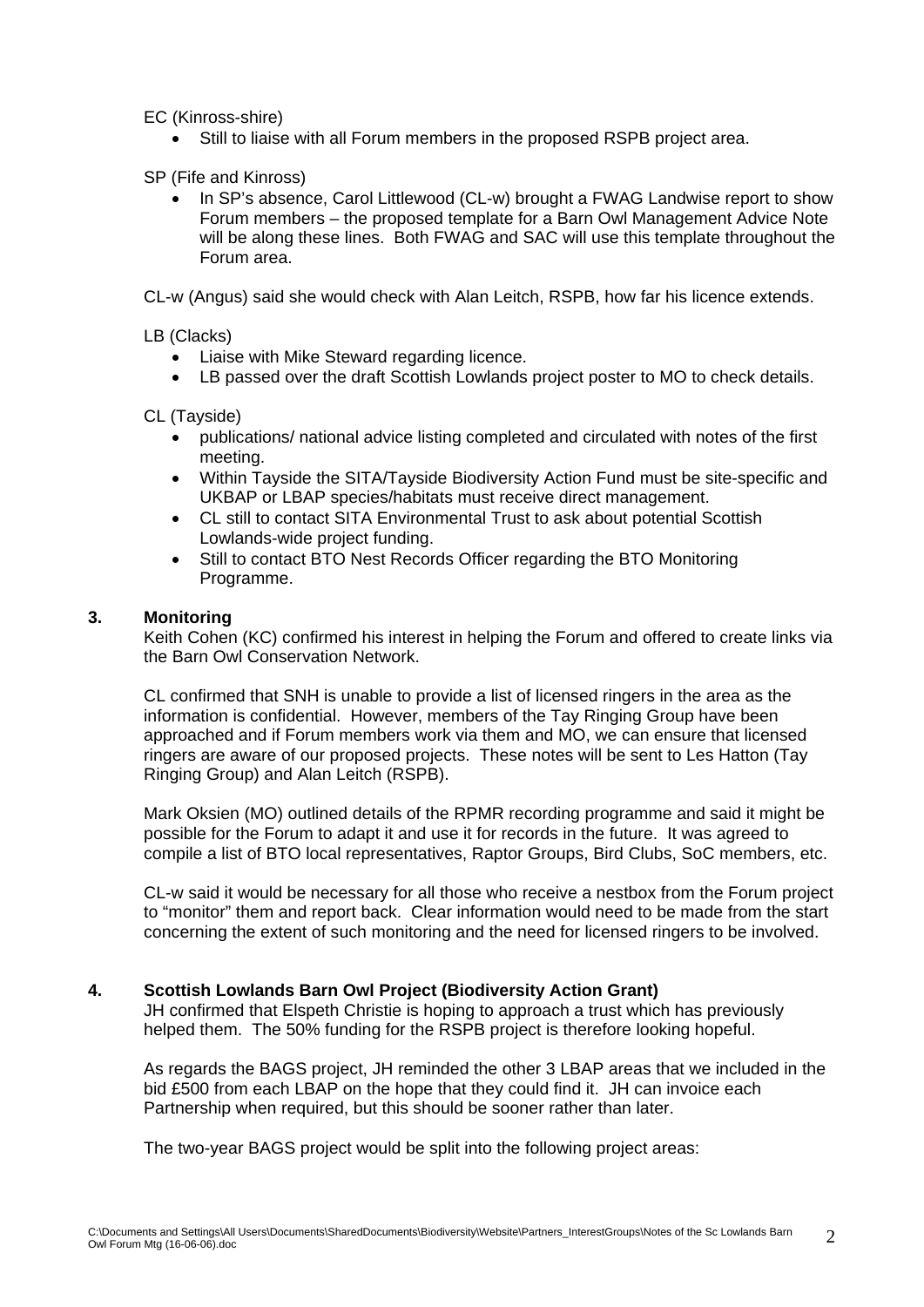| <b>LBAP Area</b>                      | Project<br><b>Manager</b> | <b>RSPB</b><br><b>School</b><br><b>Visits</b> | Farm<br><b>Conservation</b><br><b>Advice</b>          | No.<br><b>of</b><br>Farm<br><b>Visits</b> | No. of<br><b>Boxes</b><br>Year 1 | No. of<br><b>Boxes</b><br>Year <sub>2</sub> | <b>Licence</b><br><b>Holder</b>                   |
|---------------------------------------|---------------------------|-----------------------------------------------|-------------------------------------------------------|-------------------------------------------|----------------------------------|---------------------------------------------|---------------------------------------------------|
| <b>Clacks</b>                         | Louise<br><b>Bond</b>     | Elspeth<br>Christie<br>(EC)                   | Scott Nisbet,<br><b>FWAG</b>                          | 6                                         | 3                                | 8                                           | Mike<br><b>Steward</b>                            |
| <b>Stirling</b>                       | Chris<br>Waddell          | EC                                            | Scot Nisbet,<br><b>FWAG</b>                           | 10                                        | 3                                | 13                                          | <b>Mike</b><br><b>Steward</b>                     |
| <b>Fife</b>                           | Julie<br>Horsburgh        | EC                                            | Shirley<br>Paterson, Fife<br>& Kinross<br><b>FWAG</b> | 6                                         | 1                                | 6                                           | <b>Mark</b><br>Oksien                             |
| <b>Tayside</b><br>(Kinross-<br>shire) | Catherine<br>Lloyd        | $E$ C                                         | Shirley<br>Paterson, Fife<br>& Kinross<br><b>FWAG</b> | $\overline{6}$                            | 1                                | $\overline{6}$                              | <b>Mike</b><br><b>Steward</b><br>/ Mark<br>Oksien |
| <b>Tayside</b><br>(Perthshire)        | Catherine<br>Lloyd        | EC                                            | Richard<br>Lockett.<br>Perthshire<br><b>FWAG</b>      | 5                                         | 1                                | 5                                           | Alan<br>Leitch /<br>/ Mike<br><b>Steward</b>      |
| <b>Tayside</b><br>(Perthshire)        | Catherine<br>Lloyd        | EC                                            | <b>Christine Hall</b><br>(SAC)                        | 5                                         | $\overline{0}$                   | 5                                           | Alan<br>Leitch /<br>/ Mike<br>Steward             |
| <b>Tayside</b><br>(Angus)             | Catherine<br>Lloyd        | $E$ C                                         | Carol<br>Littlewood,<br>Angus FWAG                    | 18                                        | $\mathbf{1}$                     | 18                                          | Alan<br>Leitch /<br>Mike<br>Steward               |
| <b>TOTAL</b>                          |                           |                                               |                                                       | 68                                        | 12                               | 68                                          |                                                   |

A copy of the final BAGS application is available from JH. Extra nestboxes have been allocated to some areas - any queries regarding specific details of the application to JH.

# Advice Note

Each farm visit would be completed with a 2x page laminated Barn Owl Advice Note showing appropriate habitats on a map with specific 'boxed' advice, photographs of species benefiting from the change in management, and a short table profiling specific UKBAP (or LBAP) species. This would be multi-use – either for the farm office, or to display in farm shops, nature trails, etc (where it was sure there would be no disturbance to the birds).

It was agreed that the Advice Note template would feature the biodiversity official 'footprints' logo on the front page and carry all Forum members' logos and funders' logos at the bottom of the back page. These would be kept as small as possible so as not to dominate the document. FWAG's logo could be kept separate from the rest of the members' logos with the words "this template is FWAG copyright" added. MO reminded everyone that the separate needs for barn owls need to be included in the template, i.e. 'maternity' roosting site; separate roosting site for the male; winter roosts.  $(AP - SP/CL-w)$ 

*(AP = Action Point)*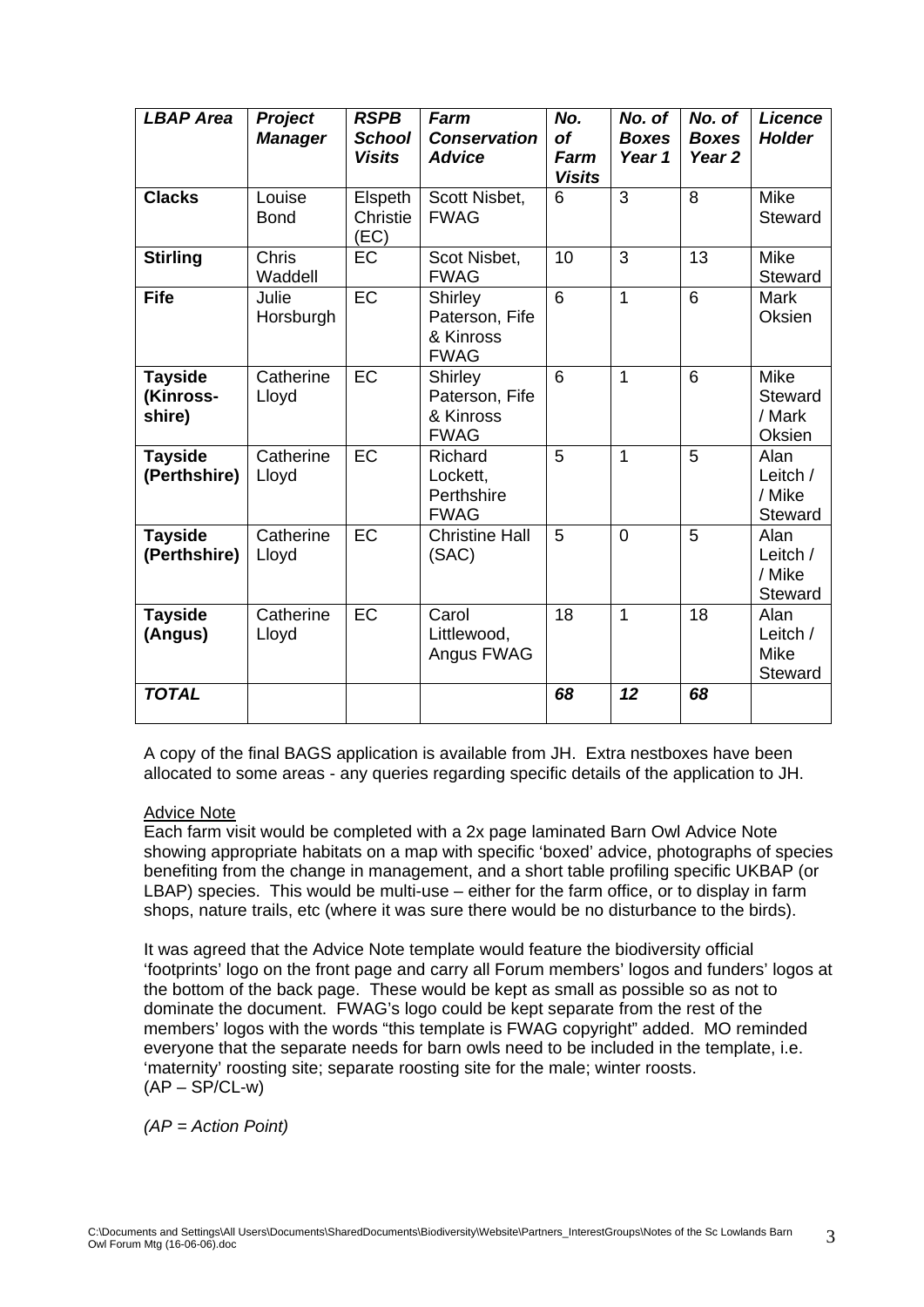It was agreed that each FWAG/SAC adviser would liaise with MO (or Mike Steward) and EC regarding specific farm sites and which ones would be suitable for educational purposes – or for running a farm advisory event.  $(AP - All)$ 

#### Nestbox Monitoring for the Project

We need to resolve the collection of data, as MO suggested that if he made available information on nesting sites, we had to ensure it was kept confidential. It will be necessary to check this for each of our areas.  $(AP - All)$ 

CL-w confirmed she would check with Alan Leitch as to how far his licence extends. (AP- CL-w)

*Subsequent to the meeting, Mike Steward confirmed that his current SNH licence covers him to examine nests and nest contents of barn owls and some other raptors in Stirling, W and E Dunbartonshire, Falkirk and Clackmannanshire. His BTO ringing permit, however, allows him to undertake ringing nestlings and fledged owl species in the Tay Ringing Group area (and to supervise students/ helpers).* 

#### Site Visits

It was confirmed that FWAG and SAC could now start planning their visits. However we still need to resolve landowners' commitments to monitoring. (AP – All FWAGs and SAC)

#### Nestboxes

It was agreed that a few different types of nestbox should be "championed" throughout the Forum area (both internal and external boxes); CL said she would circulate details of the Hawk & Owl Trust booklet; MO said he would also advise on the matter.  $(AP - CL/MO)$ 

LB agreed to look into details from her local sawmill as it might be possible to negotiate rates for the whole Forum area. It was also agreed that all wood would be locally sourced.  $(AP - LB)$ 

It was proposed that all members contribute to a list of Nestbox makers so this can be circulated, i.e.

• Bird Times Tables, Tayport, Fife – [www.birdtimestables.com](http://www.birdtimestables.com/); tel. Gary: 01382 552475.

• ?

 $(AP - All - to CL)$ 

JH to discuss with EC the nestbox designs, sources of wood, and the timetable for making the boxes. JH to also check with EC re the details of nestbox making and to ask if anyone else can help make them to ensure sufficient are available for Year 1.  $(AP - JH/EC)$ 

LB suggested we look into Scottish Executive "Enterprise Money" for schools – this can fund biodiversity projects.  $(AP - LB)$ 

It was agreed we should look into labelling each nestbox with the Forum details and a reminder that a licensed ringer is required to monitor the box. KC to action, and to look into a suitable laminated design for the Forum to use throughout its area.  $(AP - KC)$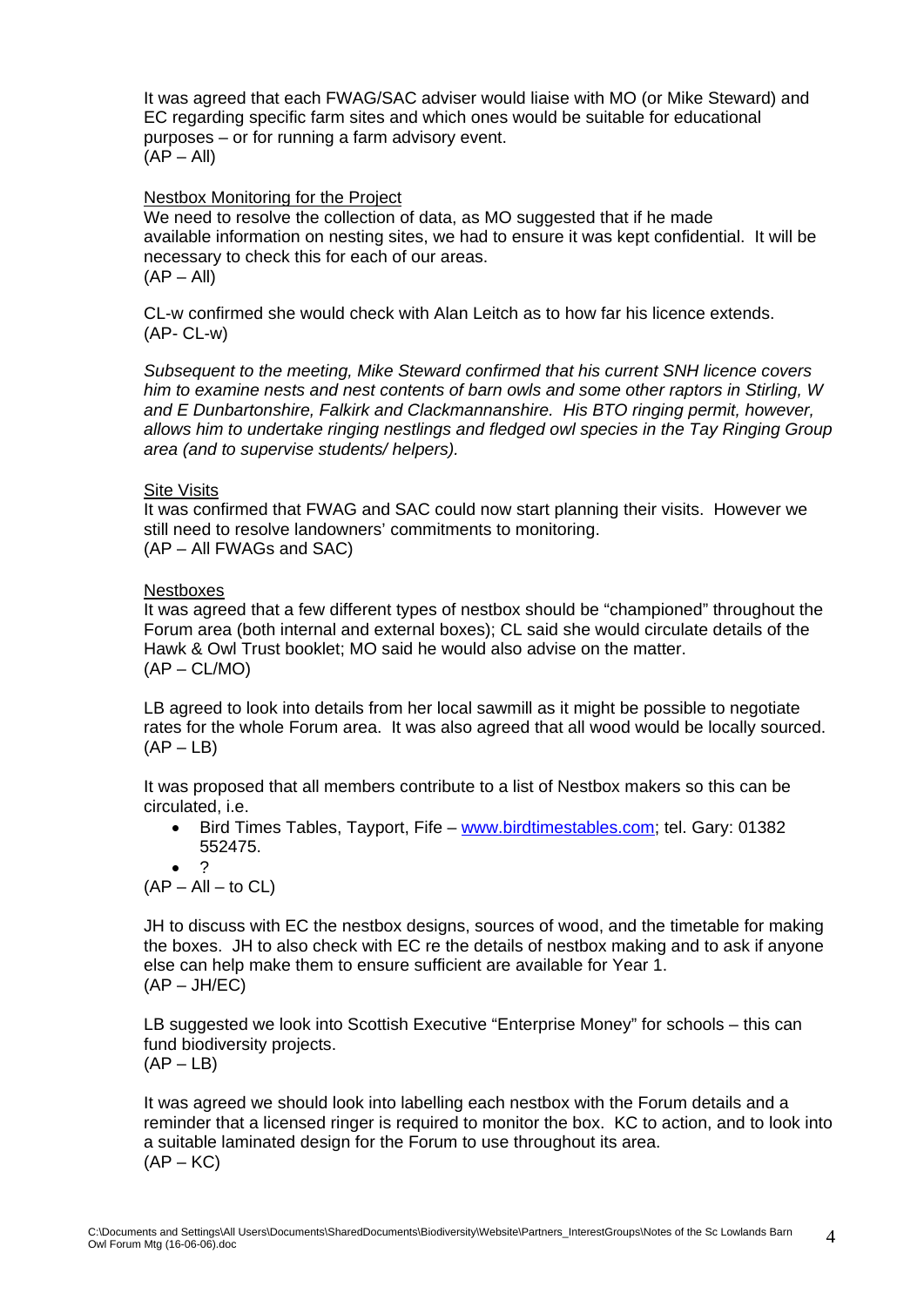CL confirmed that Dallas Seawright of Fife Ranger Service had suggested one of his adult conservation groups could help make nestboxes. She will check the timing of this.  $(AP - CL)$ 

LB and CL-w had already made contacts with their local Prison Services. It was suggested this additional resource should be looked into across the Forum area.  $(AP - All)$ 

# Education and Publicity

CL-w circulated copies of the latest FWAG journal which features an article she prepared about the Tayside Barn Owl Survey and the Angus FWAG barn owl project. Additional copies are available on request (direct from CL-w).

CL-w highlighted the Royal Highland Education Trust (RHET) and suggested we work with them throughout the Forum area. CL will be attending the RHET ACI (Angus Countryside Initiative) meeting in September and would bring up the matter then.  $(AP - All/CL)$ 

C-Lw would follow up Karen Cunningham, RSPB, re the Farmer and Volunteer Alliance.  $(AP - CL-w)$ 

Yet to confirm, but JH thought that EC's educational project will focus this year on Kinrossshire and Clacks.  $(AP - EC)$ 

LB said she would give CL details of printers she uses in Glasgow.

 $(AP - LB)$ 

CL confirmed that the Tayside Barn Owl Interest Group would be publishing its own Newsletter/Project Report this autumn. This would be separate from the proposed Forum Newsletter.

# **5. Any Other Business**

CL thanked the RSPB for providing the meeting room at Vane Farm free of charge; she confirmed that refreshments would be paid out of the Tayside Biodiversity Partnership's budget.

# **6. Date of Next Meeting**

Much of the work in setting up the Forum BAGS Project can be done via e-mail or by meeting in smaller area groups. A date has been proposed for a Forum progress meeting in September – Wednesday,  $13<sup>th</sup>$  September, venue t.b.c.

*(subsequent to the meeting, JH confirmed a separate meeting with EC and SP in early July to progress the Fife project and Education aspects)* 

# **CONTACT DETAILS** *(Please advise CL if there are additional names to add to this list)*

| <b>Name</b>         | Organisation                               | <b>Contact Details</b>       |
|---------------------|--------------------------------------------|------------------------------|
| <b>Tayside Area</b> |                                            |                              |
| Catherine Lloyd     | <b>Tayside Biodiversity</b><br>Partnership | tayside.biodiversity@ukf.net |
| Elspeth Christie    | <b>RSPB</b>                                | Elspeth.christie@rspb.org.uk |